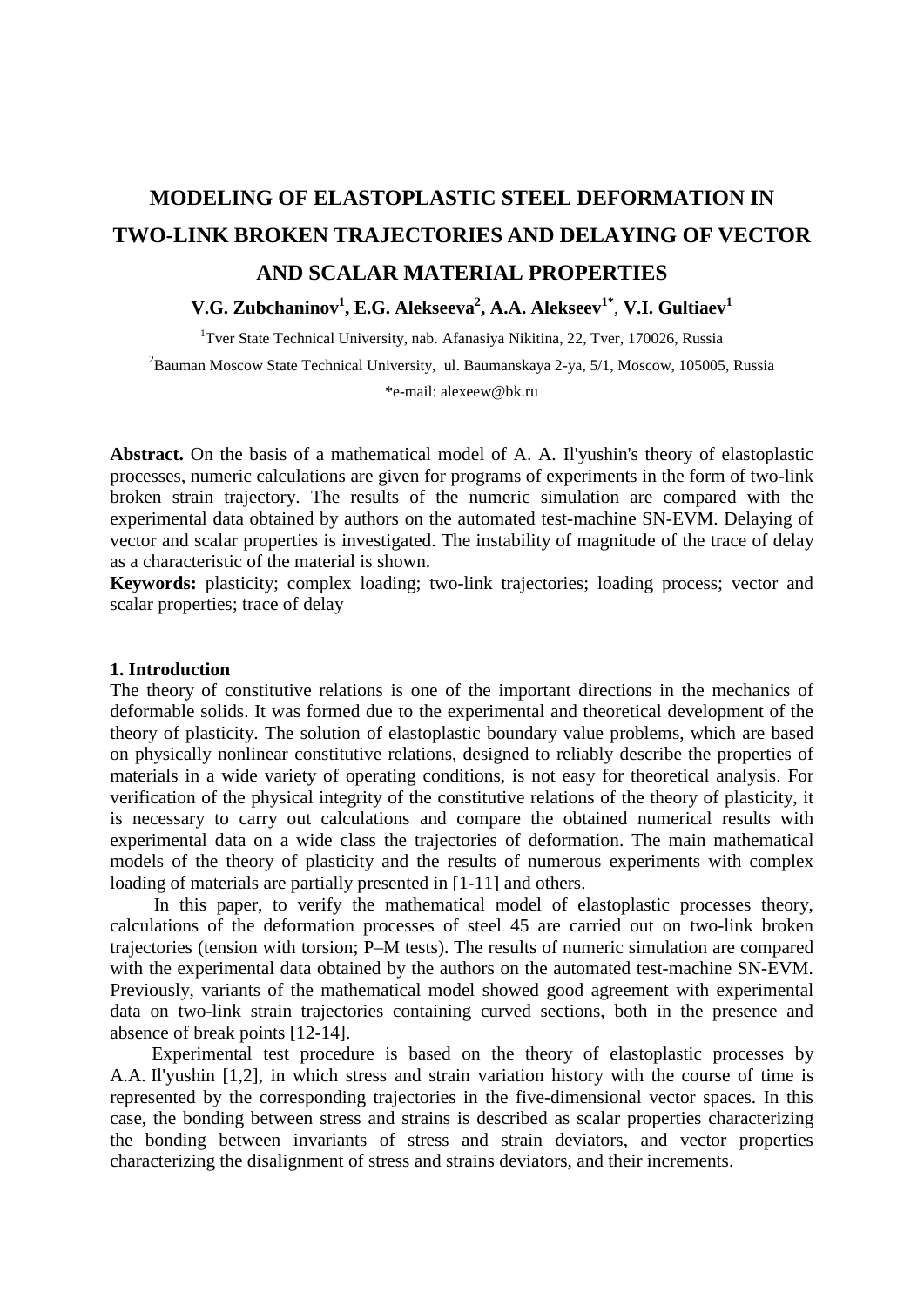Modeling of elastoplastic steel deformation in two-link broken trajectories and delaying of vector and... 437

Il'yushin further pгoposed the principle of de1ay [2], which states that the stress response to а strain trajectory is nоt defined by the whole strain trajectory, but bу the recent past known as the trace of delay of the vector properties of the material  $\lambda$ . Studies of the value  $\lambda$  under complex loading are devoted to the work [3,15-18] in which the instability  $\lambda$ is noted. This paper also shows the instability of the trace of delay of the scalar properties of the material  $\lambda_{sc}$ .

## **2. Main equations**

In a linear combined space  $E_6$  of stresses and strains with an orthonormal basis  $\{\hat{i}_k\}$  for

stress  $\sigma_{ii}$  and strain  $\varepsilon_{ii}$  tensors

$$
\sigma_{ij} = \sigma_0 \delta_{ij} + S_{ij}, \quad \sigma_0 = \sigma_{ij} \delta_{ij} / 3, \quad \varepsilon_{ij} = \varepsilon_0 \delta_{ij} + \partial_{ij}, \quad \varepsilon_0 = \varepsilon_{ij} \delta_{ij} / 3
$$
\nvectors are assigned

 $\overline{S} = S_0 \hat{i}_0 + \overline{\sigma}, \quad \overline{\sigma} = S_k \hat{i}_k, \quad \overline{\epsilon} = \partial_0 \hat{i}_0 + \overline{\partial}, \quad \overline{\partial} = \partial_k \hat{i}_k, \quad (k = 1, 2, \dots 5),$ (2)

where vectors coordinates  $S_k$ ,  $\partial_k$  related to tensor  $\sigma_{ij}$ ,  $\varepsilon_{ij}$  and deviator components  $S_{ij}$ ,  $\partial_{ij}$ noted by unequivocal transformation [1,2]. The volume strain in  $E_6$  is assumed to be elastic according to the law  $\sigma_0 = 3K\varepsilon_0$ , where *K* is modulus of volume elasticity (Bulk modulus). According A.A. Il'yushin's isotropy postulate [1], stress  $\bar{\sigma}$  and strain  $\bar{\partial}$  vectors are bound by constitutive relations, which for a planar rectilinear trajectories are:

$$
\frac{d\overline{\sigma}}{ds} = M_1 \frac{d\overline{\beta}}{ds} + \left(\frac{d\sigma}{ds} - M_1 \cos \theta_1\right) \frac{\overline{\sigma}}{\sigma}, \qquad \frac{d\theta_1}{ds} = -\frac{M_1}{\sigma} \sin \theta_1,\tag{3}
$$

where  $M_1$ ,  $\frac{d\sigma}{ds}$  $\frac{\sigma}{\sigma}$  – functionals, depending on the following parameters of complex loading: *s* 

– the arc length of the trajectories of strain and its break angle  $\vartheta_1^0$ . The angle of delay  $\vartheta_1$ characterizes the direction of the vector  $\bar{\sigma}$  towards the shearing to strain trajectory at each point. This angle reflects the influence of the vector properties of the material on the deformation process.

In the mathematical model of materials plastic deformation process theory in addition to the equations (3) uses universal approximations of functionals proposed by V.G. Zubchaninov [3]

$$
\sigma(s) = \Phi(s) - Af^p \left( \mathcal{A}_1^0 \right) \Omega(\Delta s), \quad M_1 = 2G_p + \left( 2G - 2G_p^0 \right) f^q,
$$
\nwhere  $\Phi(s)$ – universal function of Odkvist-II'yushin for simple (proportional) loading;  $G$ ,

 $G_p$  – elastic and secant shear modulus;  $\Delta s = s - s_K^T$ ;  $s_K^T$  – arc length at the break point K of trajectory;

$$
f = \frac{1 - \cos \theta_1}{2}, \qquad \Omega(\Delta s) = \gamma \Delta s \, e^{-\gamma \Delta s} + b \left( 1 - e^{-\gamma \Delta s} \right) \tag{5}
$$

– complex loading function; *A*, *b*, γ, *p*, *q* – observed approximation parameters [3]. The index «zero» refers to the quantities at the break point of trajectory. The numerical solution of the defining relations (3) for the acquainted functionals (4) is implemented by the Runge-Kutta method of the fourth order of accuracy using the MathWorks Matlab software package. The strain vector trajectory is specified and the stress vector trajectory is obtained by integrating equations.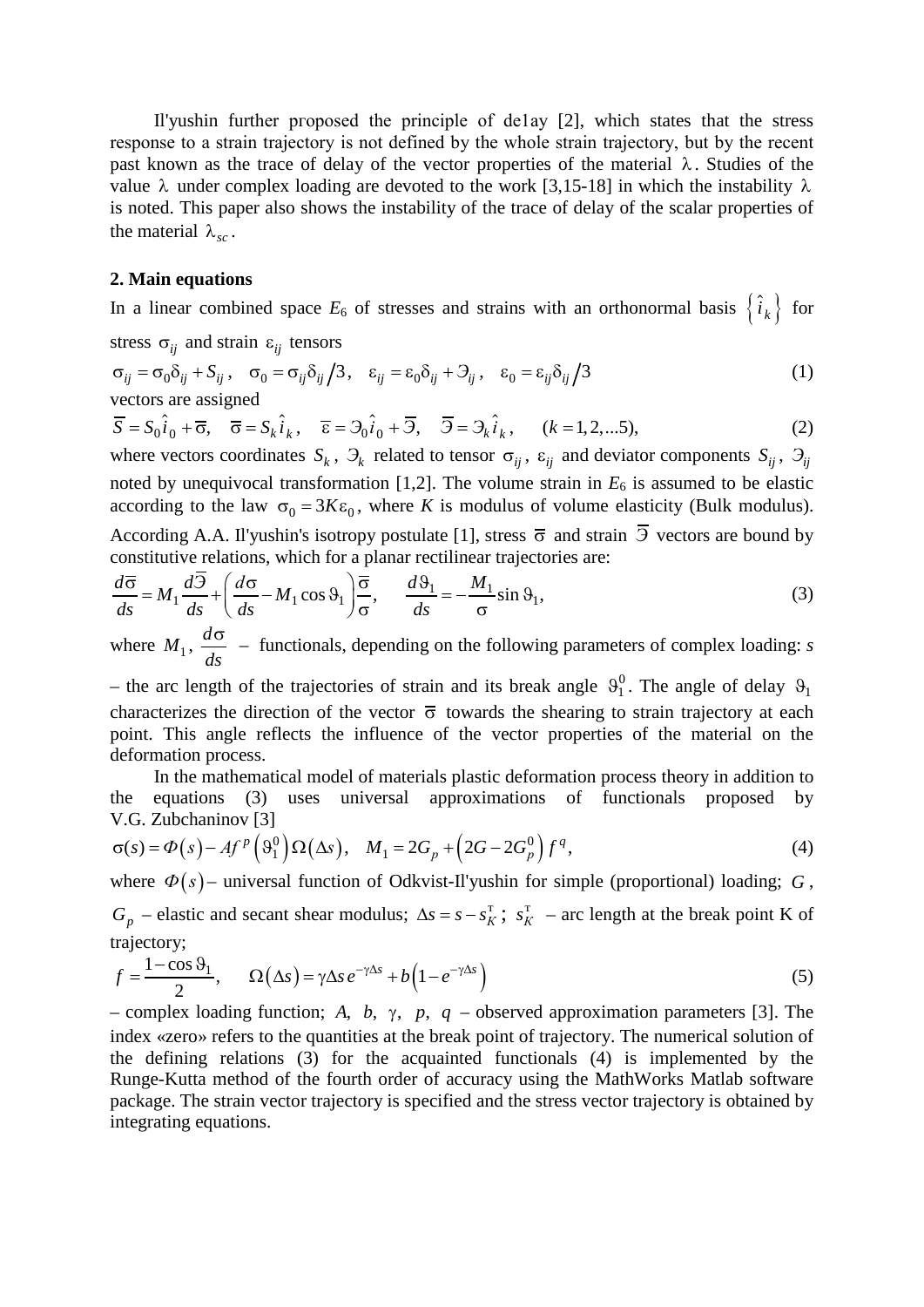#### **3. Comparison of numerical results with experimental ones**

Using the foregoing mathematical model, experimental studies and numerical calculations of the processes of deformation of thin-walled tubular specimens of steel 45 on the SN-EVM testing complex along two-link broken strain trajectory in the plane  $\partial_1 - \partial_3$ , producing a plane state of stress in the wall of the tube. Specimens on the first link were twisted to a value  $\mathcal{F}_3^0 = 2$  % and on the second link had been tested under combined tension and torsion.

Figures 1-4 show the results of calculations and experimental data for two-link strain trajectory with the break angle 45º. The experimental data are marked with circles. Figure 1 shows the implemented strain trajectory in the plane  $\mathcal{I}_1 - \mathcal{I}_3$ , and on Fig. 2 the response to it in the stress space on the plane  $S_1 - S_3$  is discribed. Figure 3 the diagram of tracing the straining process  $\sigma - s$ , characterizing the scalar properties of the material is presented, and on Fig. 4 chart  $\vartheta_1 - \Delta s$  characterizing vector properties of the material.



Figures 5-8 present the results of calculation and experimental data for two-link strain trajectory with the break angle  $90^{\circ}$  and Fig. 9-12 – with the break angle 135 $^{\circ}$ .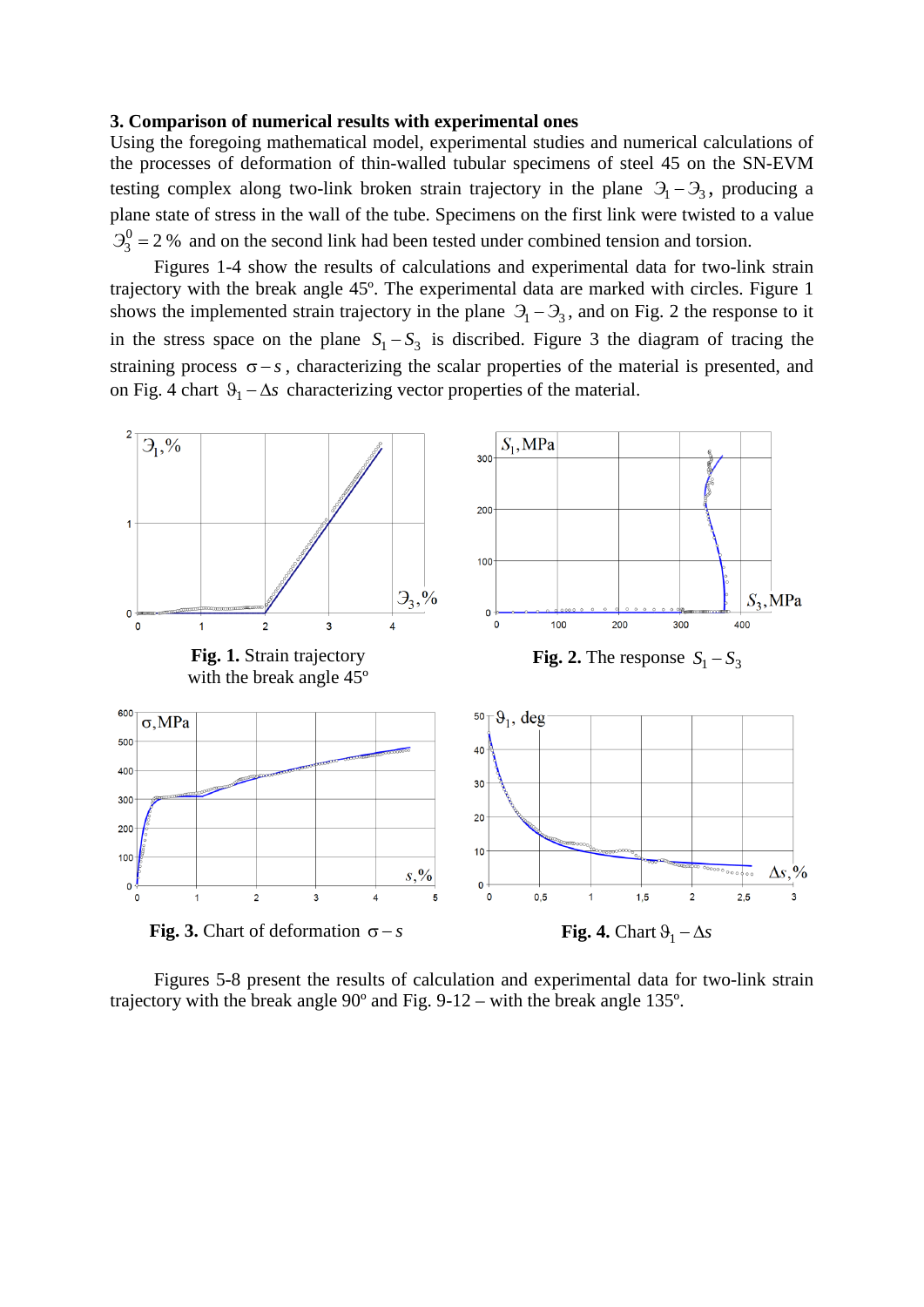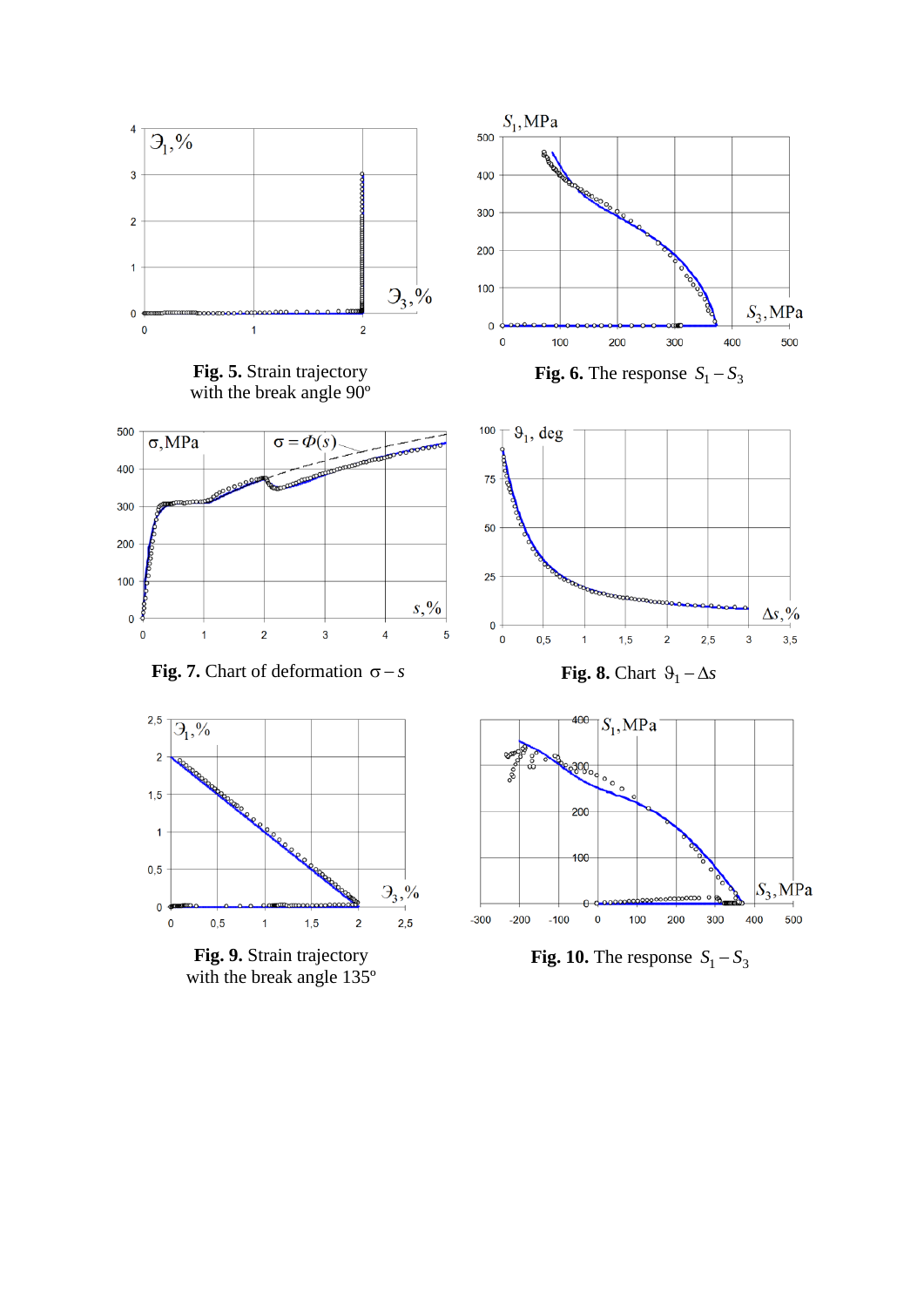

As we can see, the numerical calculations according to the mathematical model are in good agreement with the experimental data on scalar and vector properties, both qualitatively and quantitatively. This shows the integrity of the calculated data, sufficient for practical problems and the acceptable accuracy of the constructed approximations of the functional processes in the mathematical model of the processes theory applied to this class of trajectories. The modified version of the model has been successful at multi-link broken trajectories [19].

# **4. The property of delay vector and scalar characteristics of the materials**

In [4] A.A. Ilyushin noted that the delay of vector properties is a common property of all plastic materials. The experiments show that the direction of the stress vector at some point K relative to the strain trajectory does not depend on the entire previous path, but only on its limited part, called the trace of delay  $\lambda$ . Usually, the trace of delay  $\lambda$  is determined on twolink broken trajectories at different break angles of the trajectory  $\vartheta_1^0$  [2,3,15,20-22].

By hypothesis of R.A. Vasin, it is considered [15] that the trace of delay is exhausted when the angle of delay  $6^{\circ} \div 7^{\circ}$  is achieved, which is equivalent to the Hencky-Il'yushin theory of small elastic-plastic deformations. The magnitude estimation of the trace of delay of the vector characteristics of the material  $\lambda$  from the break angle of the trajectory  $\vartheta_1^0$  could not be carried out, according to the experimental data in the realized experiments, because the specimens were destroyed before the angle of delay achieved  $\vartheta_1^* \approx 7^\circ$ , so the evaluation is made according to the calculated data of the model, which is well within the experiments.

Figure 13 shows the combined dependency graphs  $\vartheta_1 - \Delta s$  for the implemented twolink strain trajectories, and on Fig. 14 the calculated dependence of the trace of delay of the vector characteristics of the material  $\lambda$  on the break angle of the trajectory is given. As you can see, the trace of delay  $\lambda$  significantly depends on the break angle of the trajectory  $\vartheta_1^0$ , which is indicative of the complexity of the process. This instability means that the trace of delay  $\lambda$  cannot be taken as a constant characteristic of the material.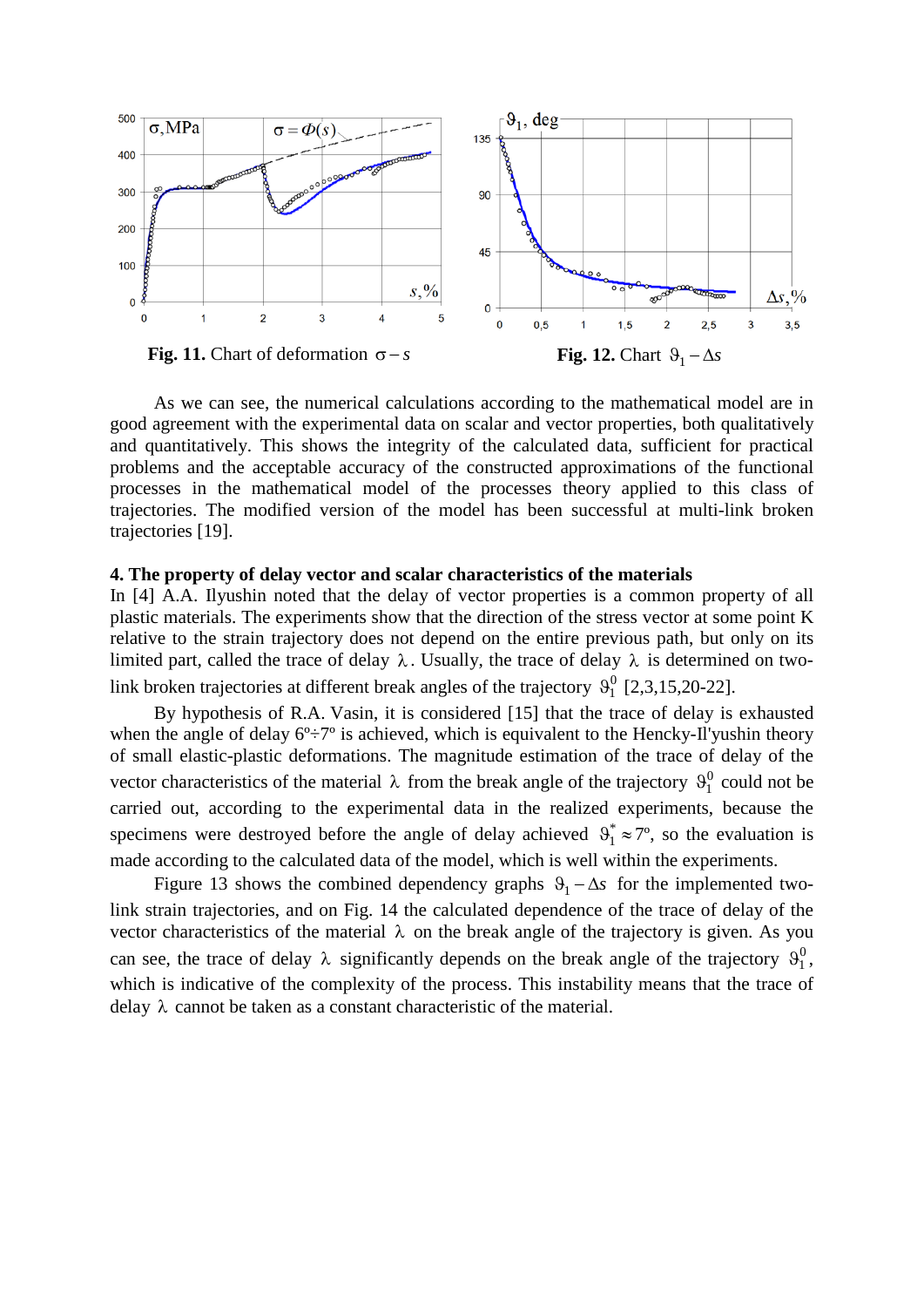

angles of trajectories



If we divide the current value of the angle of delay  $\vartheta_1$  by the value of the angle of delay at the break point of trajectory  $\vartheta_1^0$ , we get a relative angle of delay  $\tilde{\vartheta}_1 = \vartheta_1 / \vartheta_1^0$ . However, it is impossible to postpone the value  $\vartheta_1^* = 6^\circ - 7^\circ$  on the axis with a dimensionless quantity. In [20] proposed to consider the trace of delay  $\lambda$  exhausted when the  $\vartheta_1^0$  decreases by 15 times. In dimensionless quantities to determine the trace of delay, we can take the value of the angle of delay equal to  $1/15 \approx 0,067$ . When  $\vartheta_1^0 = 90^\circ$  this corresponds to the value  $\vartheta_1^* = 6^\circ$ , i.e. accuracy Hencky-Il'yushin theory.

Figure 15 shows the dependence of the relative angle of delay  $\tilde{\vartheta}_1$  on the increment of the arc length of the strain trajectory after a break. It can be seen that for all the break angles, the calculated charts practically coincide with each other. Thus, it is fair to assumed that the dependence of the relative angle of delay  $\tilde{\vartheta}_1$  on the increment of the arc length of the trajectory of deformation after the break ∆*s* is universal and does not depend on the break angle of the trajectory (for the same length of the first link of strain trajectory)

V.S. Lensky in his work [23] introduced the concept of trace of delay of the scalar properties of materials. Fig. 16 shows the dependence on the break angle of the trajectory for the scalar trace of delay of material  $\lambda_{sc}$ . For the value  $\lambda_{sc}$  on the diagram  $\sigma - s$  was equal to the distance along the arc length from the break point of trajectory with the value  $\sigma_{\kappa}^{T}$  to the point at which the stress after the «dive» again achieved significance  $\sigma_{k}^{T}$ .

This dependence (Fig. 16) shows that the characteristic  $\lambda_{sc}$  is also unstable, and when compared with Fig. 14, it is seen that  $\lambda_{sc} \neq \lambda$ , while the trace of delay of vector characteristics  $\lambda$  was several times larger than the trace of delay of the scalar characteristics  $\lambda_{sc}$ . In the future, the graphs (Figs. 14, 16) can be used to determine the values of the parameters of approximations of the process functionals responsible for the vector and scalar properties of the materials.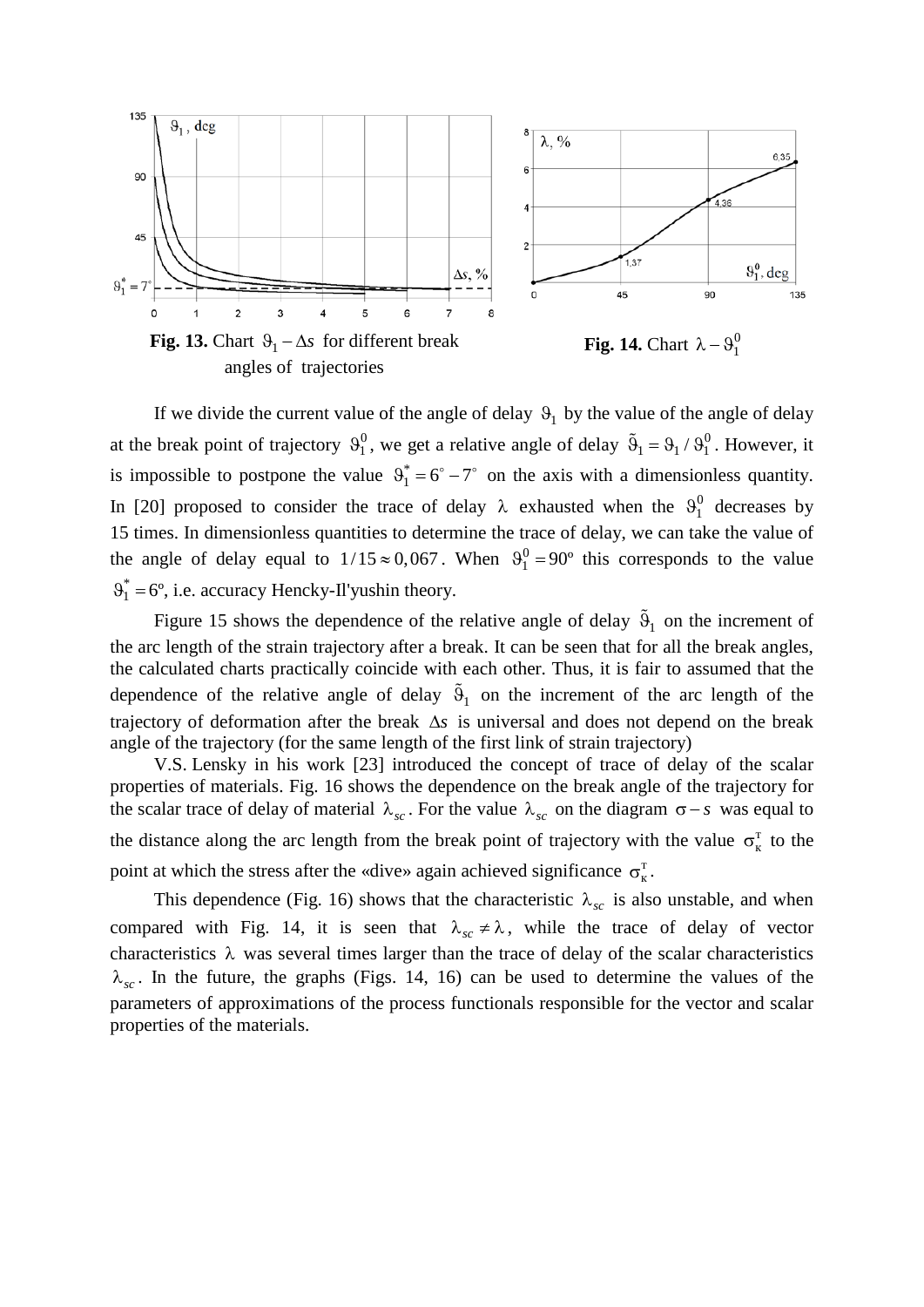

**Fig. 15.** Chart  $\tilde{\theta}_1 - \Delta s$  for different break angles of trajectories



To determine the effect of the length of the first link of the strain trajectory  $s_0$  on the scalar and vector properties of the material, numerical and experimental studies were conducted on the strain programs of testing are shown on Fig. 17. The specimens were subjected to the following strain history: specimens had been twisted to  $s_0 = 3 = 1.5$ , 2, 2.5%, and then stretched along the component  $\mathcal{F}_1$  under constant  $\mathcal{F}_3$ . The dependence  $\theta_1 - \Delta s$  characterizing vector characteristics of the material for model and experimental data is shown in Fig. 18.



lengths of the first link



It is seen that the experimental points practically coincide with each other and are consistent with the numerical calculations of the proposed mathematical model. This means that the length of the first link of the strain trajectory, in the case of a simple (proportional) loading on it, practically does not affect the vector properties of the material and the value of the trace of delay  $\lambda$ . In case of replacing the trajectory to the break point by another section, for example, a circle, the trace of delay changes significantly [24].

### **5. Conclusion**

The theoretical positions of the mathematical model of the theory of processes during deformation along two-link strain trajectories are verified in comparison with experimental data. Verification results indicate the correct modeling of elastoplastic deformation of structural steels for a given class of strain trajectories.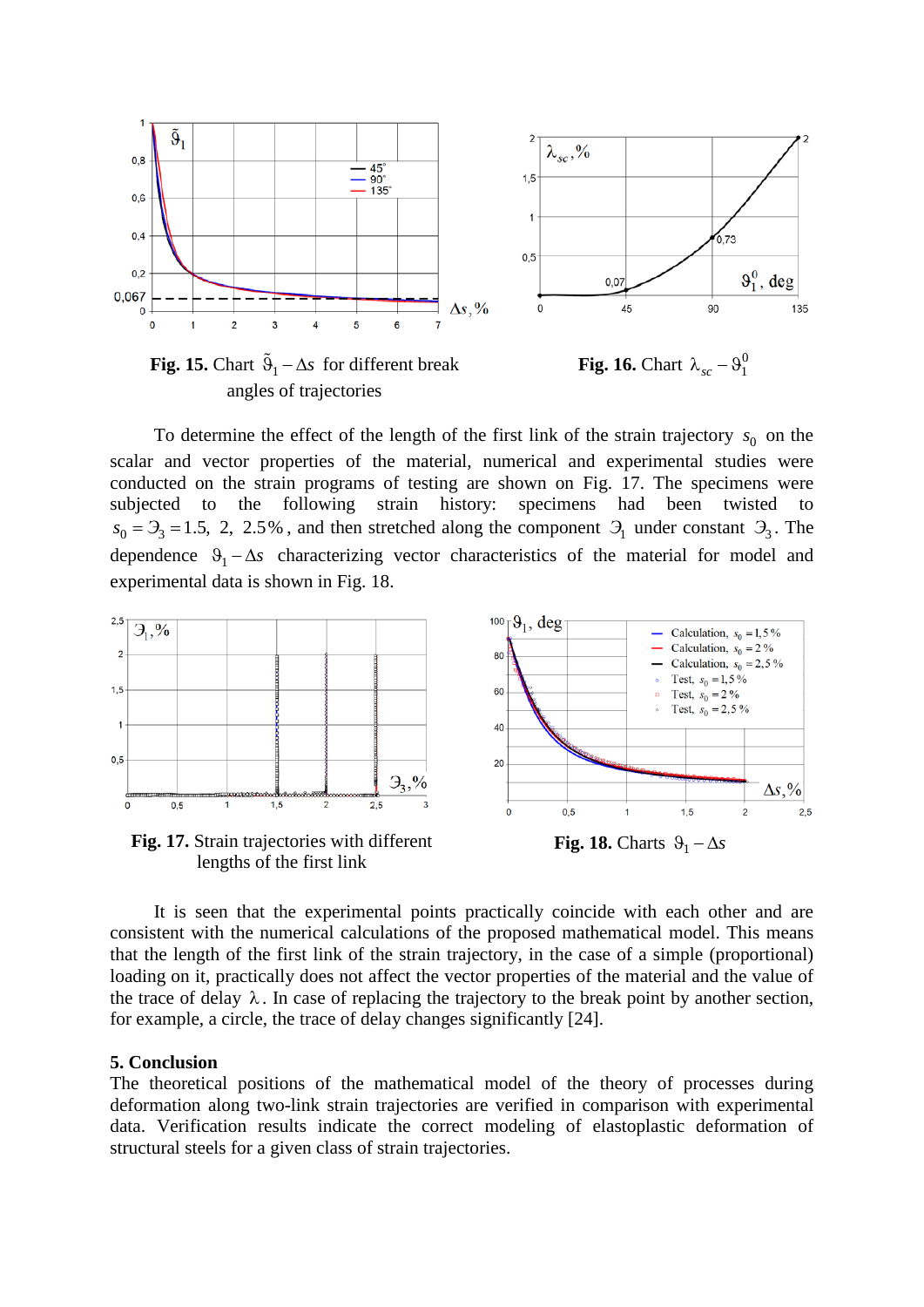Modeling of elastoplastic steel deformation in two-link broken trajectories and delaying of vector and... 443

It is established that the trace of delay of vector properties and the trace of delay of the scalar characteristics of the material significantly depend on the break angle of the trajectories. This indicates the instability of the value of the trace of delay as a characteristic of the material.

*Acknowledgements. No external funding was received for this study.* 

# **References**

[1] Il'yushin AA. *Continuum Mechanics*. Moscow: MSU Publishing House; 1990. (In Russian)

[2] Il'yushin AA. *Plasticity. Fundamentals of the General Mathematical Theory*. Moscow: Izd. Akad. Nauk SSSR; 1963. (In Russian)

[3] Zubchaninov VG. *Mechanics of processes of plastic environments*. Moscow: Fizmatlit; 2010. (In Russian)

[4] Zubchaninov VG. The General Mathematical Theory of Plasticity and the Il'yushin Postulates of Macroscopic Definability and Isotropy. *Moscow University Mechanics Bulletin*. 2018;73(5): 101–116.

[5] Mitenkov FM, Volkov IA, Igumnov LA, Kaplienko AV, Korotkih YuG, Panov VA. *Applied theory of plasticity*. Moscow: Fizmatlit; 2015. (In Russian)

[6] Annin BD, Zhigalkin VM. *Material Behavior under Conditions of Complex Loading*. Novosibirsk: Izdat. SO RAN; 1999. (In Russian)

[7] Bondar VS. *Inelasticity. Variants of the theory*. New York: Begell House; 2013.

[8] Peleshko V.A. Applied and engineering versions of the theory of elastoplastic processes of active complex loading part 2: Identification and verification. *Mechanics of Solids*. 2016;51(1): 91–113.

[9] Krempl E, Lu H. The hardening and dependent behavior of fully annealed aisi type 304 stainless steel under biaxial in phase and out – of – phase strain cycling at room temperature. *ASME Journal of Engineering Materials and Technology*. 1984;106(4): 376-382.

[10] Krieg R.D. A practical two surface plasticity theory. *Journal of Applied Mechanics.* 1975;42(3): 641-646.

[11] Chaboche JL. A review of some plasticity and viscoplasticity theories. *International Journal of Plasticity*. 2008;24(10): 1642-1693.

[12] Zubchaninov VG, Alekseev AA, Alekseeva EG, Gultiaev VI. Experimental verification of postulate of isotropy and mathematical modeling of elastoplastic deformation processes following the complex angled nonanalytic trajectories. *Materials Physics and Mechanics.* 2017;32(3): 298-304.

[13] Zubchaninov VG, Alekseev AA, Alekseeva EG. Verification of the postulate of the isotropy and numerical simulation of the deformation of materials on a complex smooth trajectories. *Materials Physics and Mechanics.* 2016;29(2): 150-157. (In Russian)

[14] Zubchaninov VG, Alekseev AA, Alekseeva EG. Mathematical modeling of plastic deformation of materials on complex flat trajectories. *Materials Physics and Mechanics*. 2015;24(2): 107-118. (In Russian)

[15] Vasin RA. Some problems of the relationship between stresses and strains in multiaxial loading. *Elastisity and Inelasticity*. 1971;1: 59-126. (In Russian)

[16] Kosarchuk VV, Koval'chuk BI. Formulation of the Law of Delay of the Vector Properties of Initially Anisotropic Materials. *Strength of Materials*. 1986;4(11): 1435-1439.

[17] Zubchaninov VG, Alekseeva EG. Property of the delay a vector properties of materials for smooth path under complex loading. *Bulletin of the Yakovlev Chuvash State Pedagogical University. Series: Mechanics of Limit State*. 2014;2(20): 21-28. (In Russian)

[18] Zubchaninov VG, Alekseeva EG. About influence of the curvature deformation path on